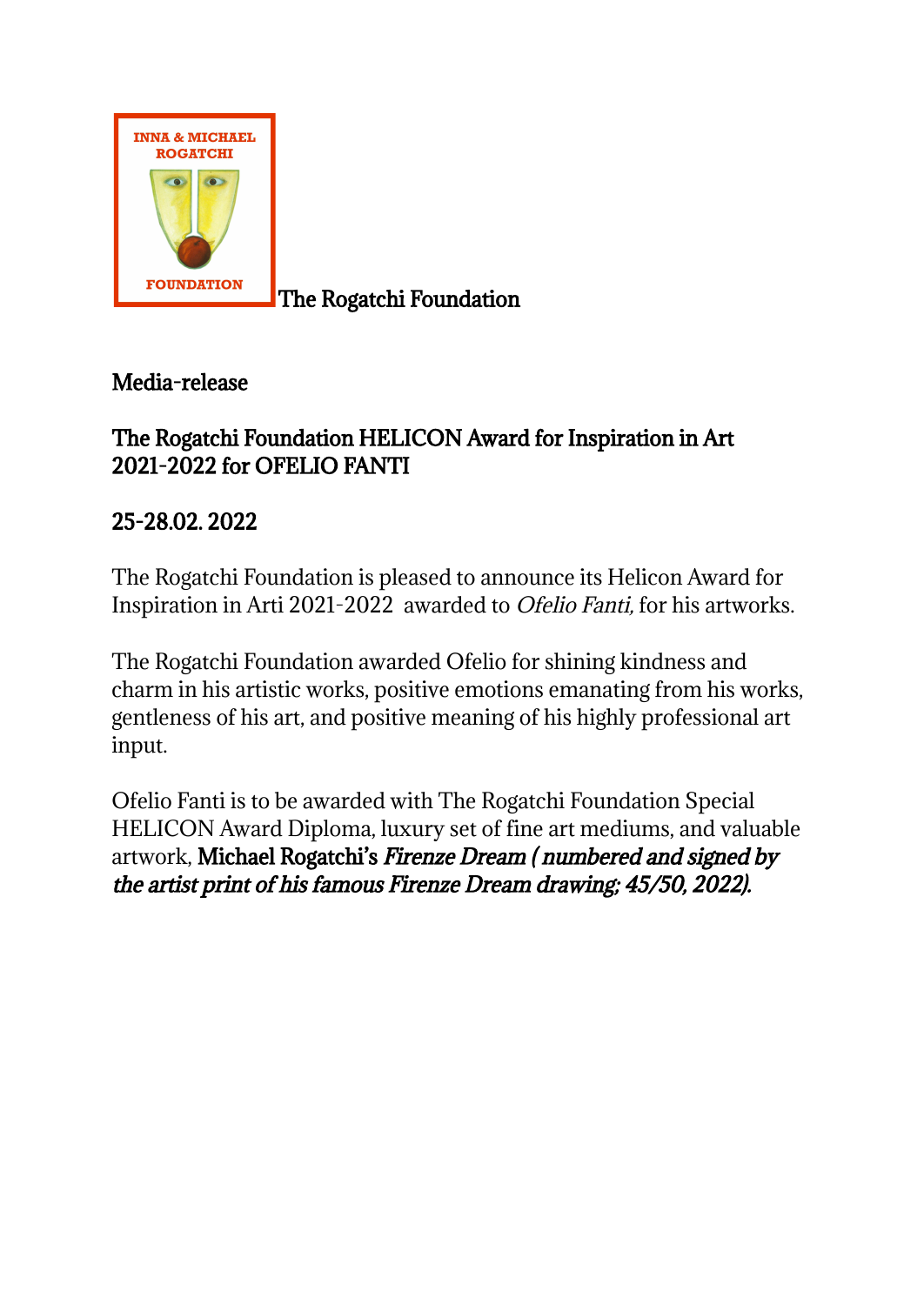

Michael Rogatchi ©. Firenze Dream. Limited Edition print, numbered and signed by the artist. 45/50. 2022.

Ofelio Fanti's artwork has the qualities of the best Italian tales which are loved by many generations of people not only in Italy, but far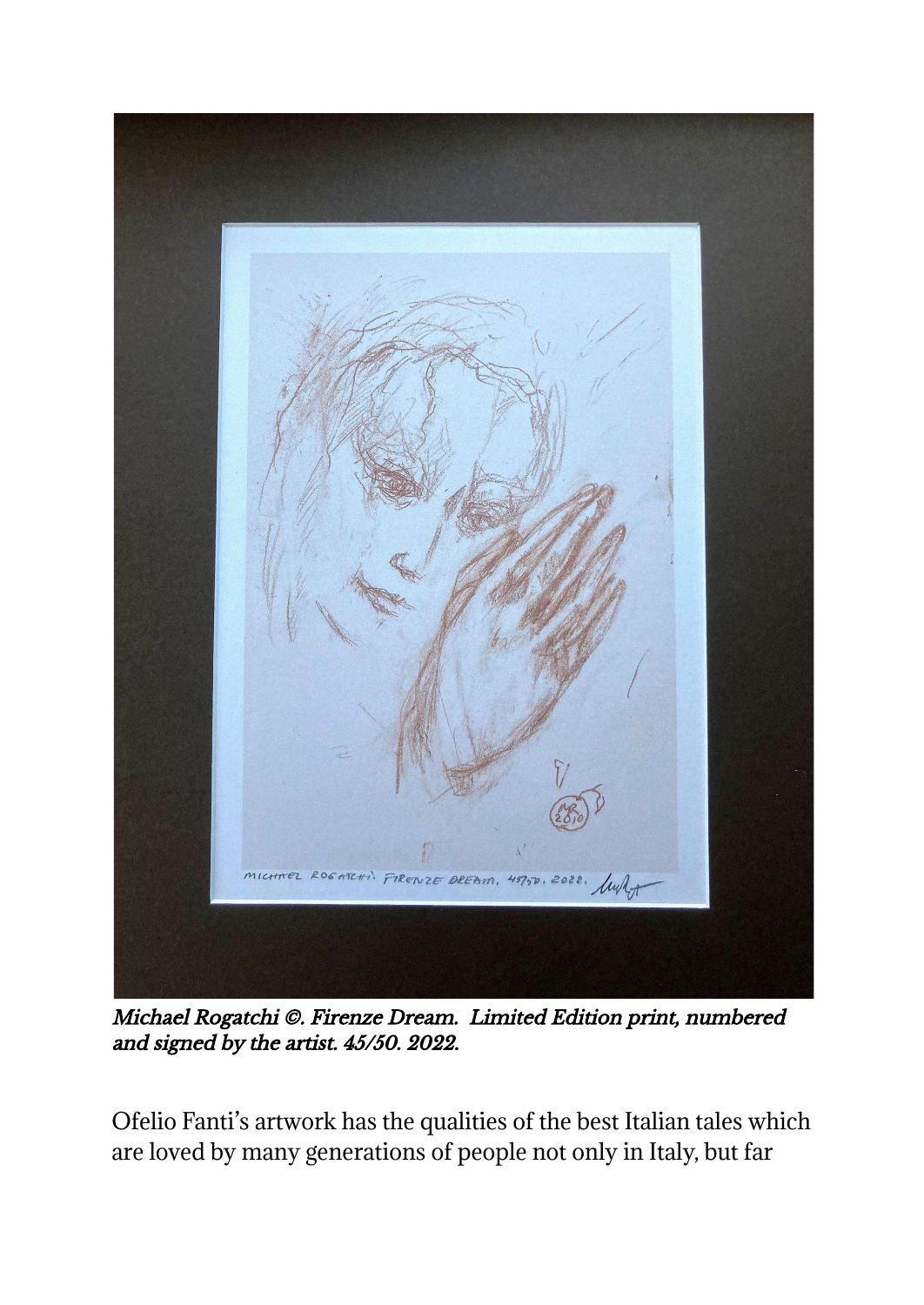beyond Italian borders. The qualities are harmony, natural balance, complementarity of emotions, light, positive attitude, and kindness.

The Rogatchi Foundation HELICON Award for Inspiration in Art is conducted in conjunction with Italian National Il Volo di Pegaso Arts, Literature and Music Award and in partnership with the Italian National Institute of Health, and the Pegaso dedicated team under the great leadership of the ISS director, dott. Domenica Taruscio. In the year 2021-22, The Rogatchi Foundation delivers its third Helicon Award at the ceremony of the XIV Edition of Il Volo di Pegaso Award.



Helicon Award

2021-2022 winner Ofelio Fanti, Italy.

Ofelio Fanti, 72, is a pensioner who worked for many years as an university employee at the laboratory of paediatric diseases at the University of Siena. He is a life-long devoted artist who got his inspiration from the world of fantasies, culture and literature.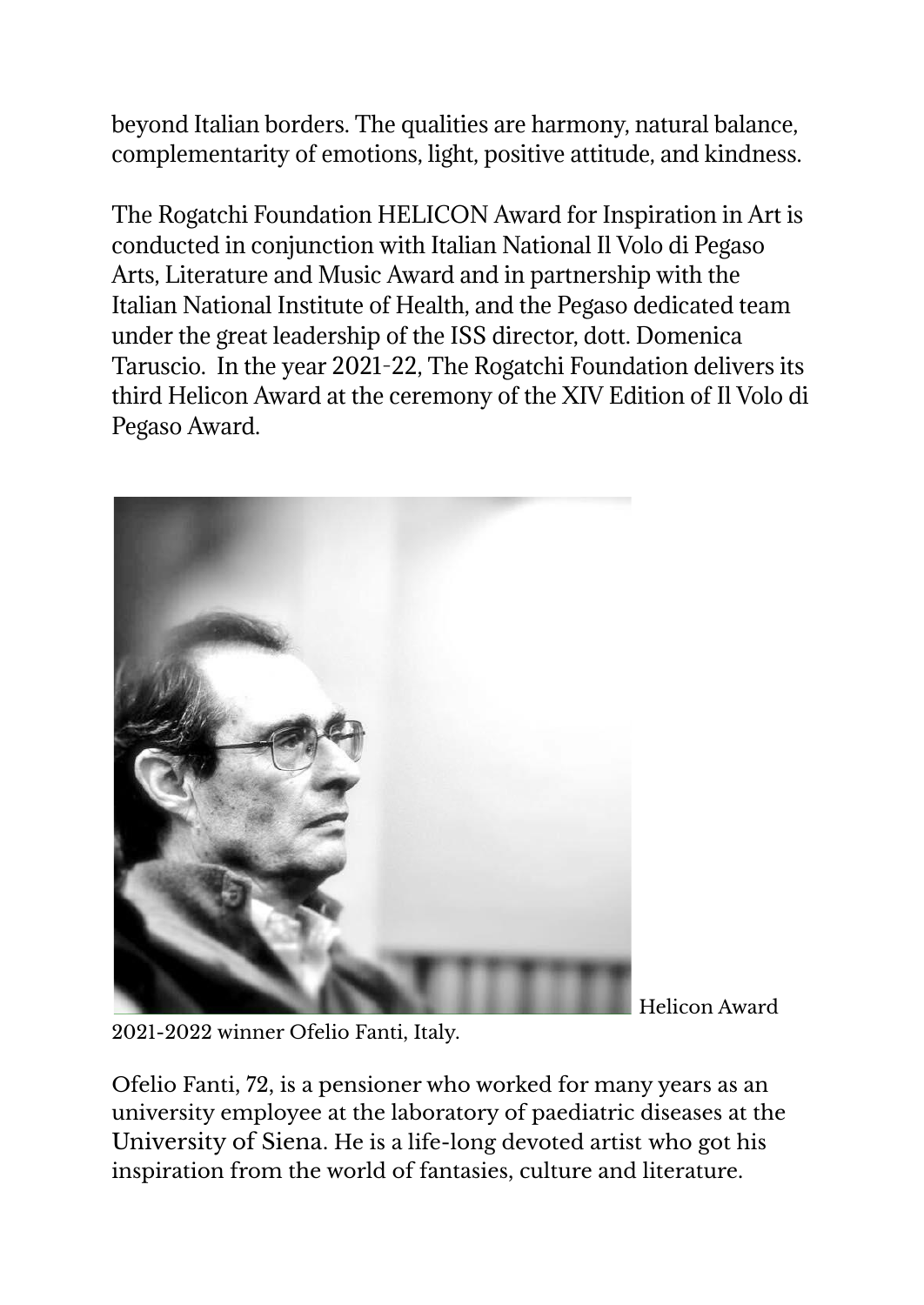

*Ofelio Fanti©. Artwork submitted to XIV Edition of Il Volo di Pegaso Italian National Arts, Literature and Music Award, 2021-2022.*

In the process of awarding the HELICON Award, The Rogatchi Foundation Award Committee reviews the artworks of all artists who submit their works to Il Volo di Pegaso annual contest, including all categories of artists, and all categories of visual arts. The Committee also reviews the other art works of the HELICON Award finalists, to make the decision based on a body of work of the artists.

The HELICON Award consists of a Special HELICON Diploma and valuable artwork. In the year 2021-2022, the Award was enlarged with a luxury set of fine art mediums.

We congratulate Ofelio Fanti for his kind talent and inspiration and wishing him much success in further pursuing his uplifting and charming art.